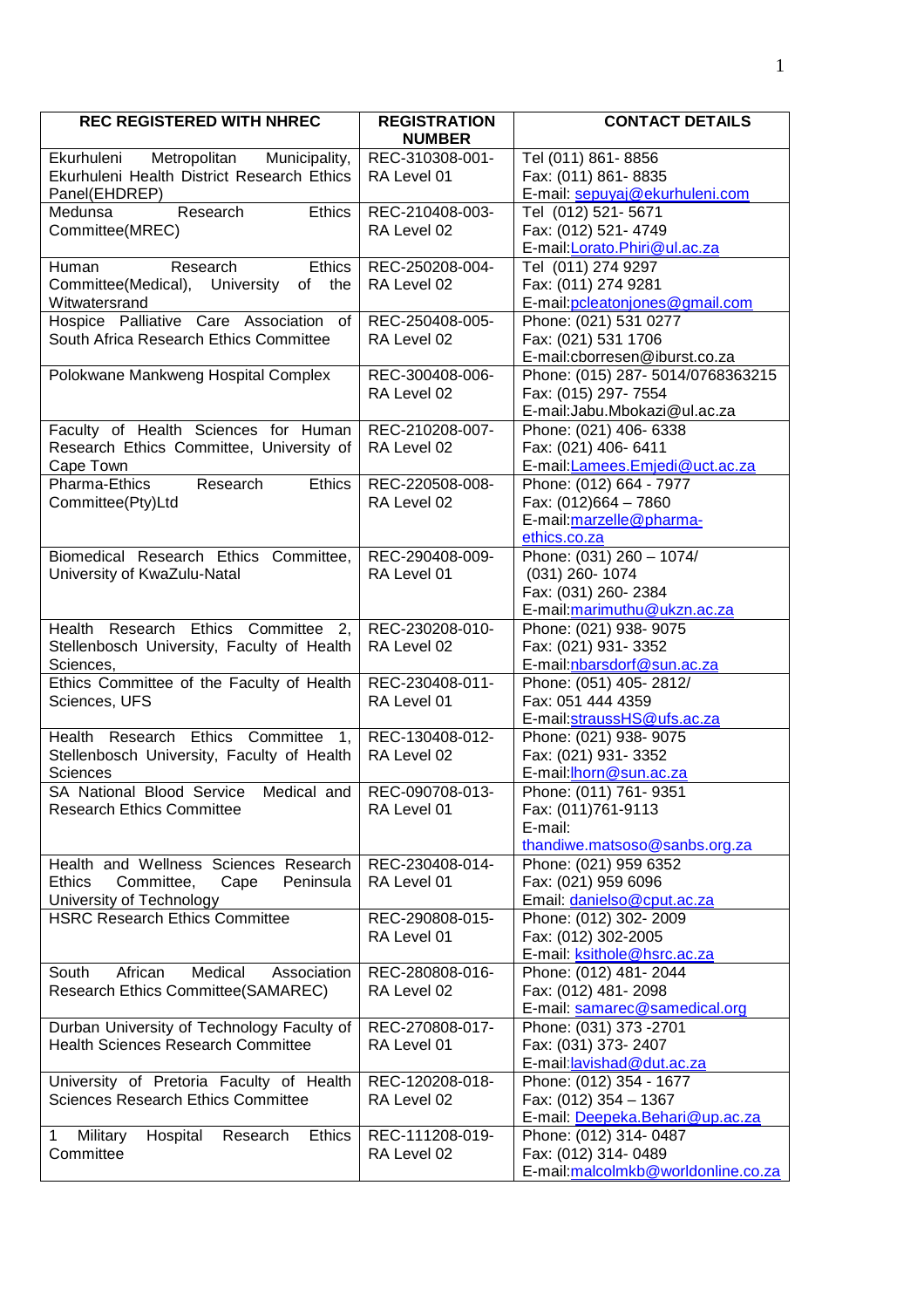| Walter Sisulu University Health Research                                  | REC-120209-020-  | Phone: (047) 502- 2425                                        |
|---------------------------------------------------------------------------|------------------|---------------------------------------------------------------|
| <b>Ethics&amp; Biosafety Committee</b>                                    | RA Level 01      | Fax: (047) 502-2425                                           |
|                                                                           |                  | E-mail:ggeorge@wsu.ac.za                                      |
| Tshwane University of Technology(TUT)                                     | REC-160509-21-   | Phone: (012) 382-4223                                         |
| <b>TUT</b>                                                                | RA Level 01      | Fax: (012) 382-4223                                           |
| <b>Research Ethics Committee</b><br>Medical Research Council (MRC) Ethics | REC-050809-22-   | E-mail: WrightD@tut.ac.za                                     |
| Committee.                                                                | RA Level 02      | Phone: (021) 938-0341<br>Fax: (021) 938-0201                  |
|                                                                           |                  | E-mail: adri.labuschange@mrc.ac.za                            |
| Ethics<br>North-West University<br>Research                               | REC-041109-024-  | Phone: (018) 299-4852                                         |
| <b>Committee Private</b>                                                  | RA Level 01      | Fax: (018) 293- 5331                                          |
|                                                                           |                  | E-mail: Marietjie.Halgryn@nwu.ac.za                           |
| REC-Department of Research Capacity                                       | REC-042508-025-  | Phone : 041 504 4329                                          |
| Development Nelson Mandela Metropolitan                                   | RA Level 01      | Fax: 041 504 2778                                             |
| University                                                                |                  | E-mail: Kirsten.Longe@nmmu.ac.za                              |
| Umgungundlovu<br>Health<br>Ethics<br>Review                               | REC-051010-026 - | Phone: (033) 897 3381                                         |
| Board (UHERB)                                                             | RA Level 01      | Fax: (033) 845 0325                                           |
|                                                                           |                  | E-mail: damianclar@gmail.com                                  |
| Council<br>Scientific<br>οf<br>Industrial<br>and                          | REC-210510-027-  | Tel: +27 12 841 3275                                          |
| Research (CSIR)                                                           | RA Level 01      | Fax: +27 12 841 2476                                          |
| <b>CSIR Research Ethics Committee</b>                                     |                  | E-mail: r&d@csir.co.za                                        |
| University of Fort Hare                                                   | REC-270710-028-  | Phone: (040) 602 3219                                         |
|                                                                           | RA Level 01      | Fax: 086 626 8148                                             |
|                                                                           |                  | E-mail:gdewet@ufh.ac.za                                       |
| The Cancer Association of South Africa                                    | REC-071010-029-  | Phone: (011) 616 7662                                         |
| <b>CANSA Ethics Committee</b>                                             | RA Level 01      | Fax: (011) 616 5335                                           |
|                                                                           |                  | E-mail:sivrensburg@cansa.org.za                               |
| University of Zululand (Unizulu)<br>Research<br>Ethics<br>Committee       | REC-171110-030-  | Phone: (035) 906 6645                                         |
| Unizulu<br>(Unizulu REC)                                                  | RA Level 01      | Fax: (035) 902 6645<br>E-mail: dviljoen@pan.uzulu.ac.za       |
| University of Limpopo (Turfloop Campus)                                   | REC-310111-031-  | Phone: (015) 268 2355                                         |
| Turfloop<br>Research Ethics<br>Committee                                  | RA Level 01      | Fax: (015) 268 2306                                           |
| (TREC)                                                                    |                  | E-mail:tabmash@gmail.com                                      |
| University of Stellenbosch                                                | REC-050411-032-  | Phone: (021) 808 9183                                         |
| Committee:<br>Research<br>Ethics<br>Human                                 | RA Level 01      | Fax: (021) 808 4537                                           |
| Research                                                                  |                  | E-mail: wabeukes@sun.ac.za                                    |
| Foundation for Professional Development                                   | REC-030711-033-  | Phone: (012) 816 9083                                         |
| Research Ethics Committee (FPDREC)                                        | RA Level 01      | Fax: 086 567 1971                                             |
|                                                                           |                  | E-mail: davidc@foundation.co.za                               |
| Department of Correctional Services                                       | REC-081012-034   | Phone: (012) 307 2770                                         |
| <b>Research Ethics Committee</b>                                          |                  | Fax: 012 328 5111                                             |
|                                                                           |                  | E-mail:                                                       |
|                                                                           |                  | ntombikayise.sambo@des.gov.za                                 |
| University of Johannesburg                                                | REC-241112-035   | Phone: (011) 559 6073                                         |
| Ethics Committee (Health Sciences AEC)                                    |                  | Fax: (011) 559 6599                                           |
|                                                                           |                  | E-mail: geoffl@uj.ac.za                                       |
| University of Johannesburg,                                               | REC-110613-036   | Phone: (011) 559 3016                                         |
| Faculty of Education Academic<br><b>Ethics</b>                            |                  | Fax: (011) 559 2048                                           |
| Committee                                                                 |                  | E-mail:geoffl@uj.ac.za                                        |
| North West University                                                     | REC-130913-037   | Phone: (018) 299-4852                                         |
| Human Health Research Ethics Committee                                    |                  | Fax: (018) 293- 5331                                          |
| Provincial<br><b>Ethics</b>                                               | REC-111513-038   | E-mail: Marietjie. Halgryn@nwu.ac.za<br>Phone: (015) 294-7725 |
| Limpopo<br>Research<br>Committee                                          |                  | Fax:                                                          |
| Office of the Premier                                                     |                  | E-                                                            |
|                                                                           |                  | mail: MokobiJ@premier.limpopo.gov.                            |
|                                                                           |                  | $_{\underline{z}a}$                                           |
| University of South Africa                                                | REC-012714-039   | Phone: (012) 429-8000                                         |
| Department of Health Studies: Research                                    |                  | Fax: (012) 429- 6688                                          |